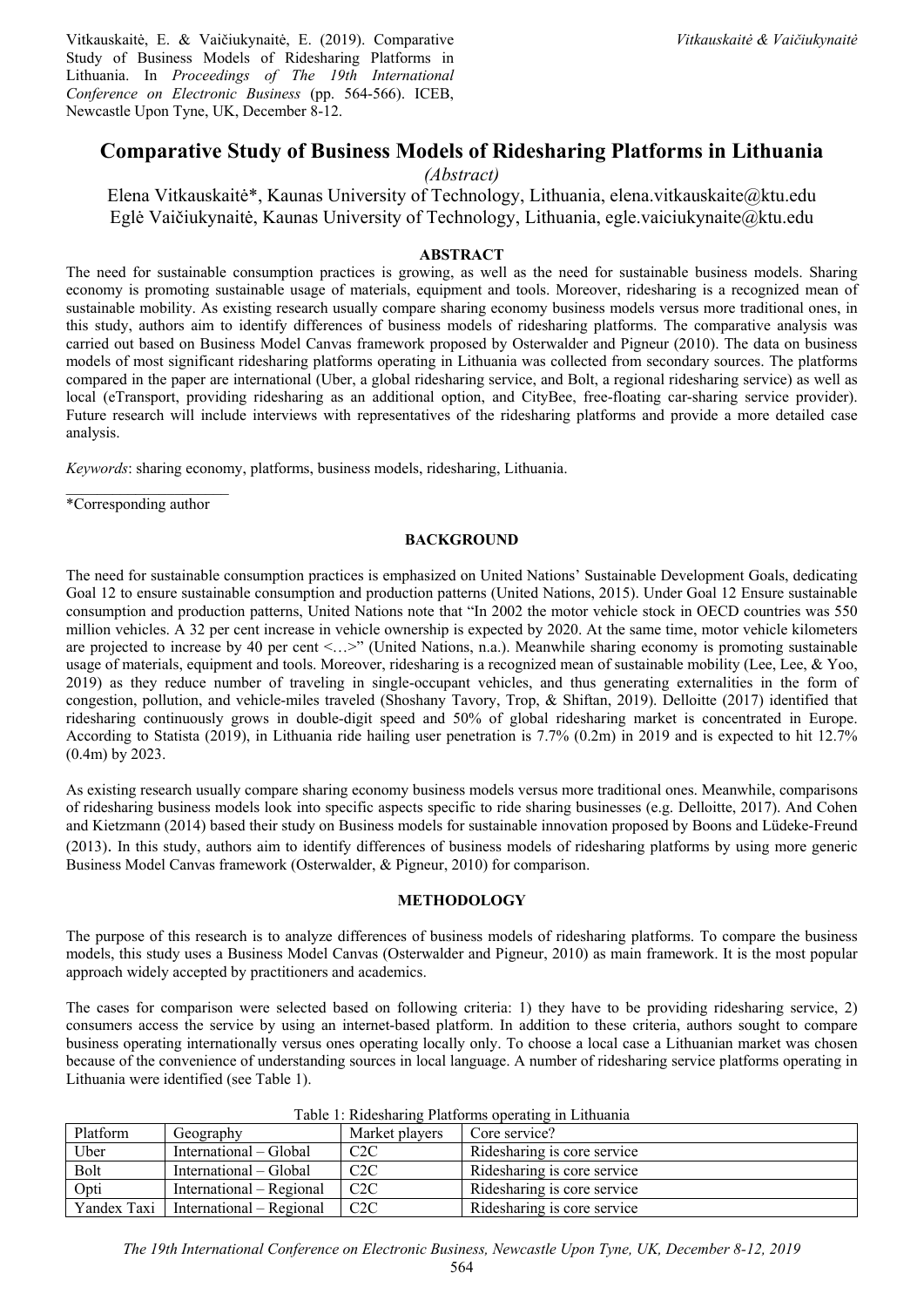| Platform   | Geography              | Market players   | Core service?                                                  |
|------------|------------------------|------------------|----------------------------------------------------------------|
| eTransport | Local                  | C2C              | Ridesharing is additional service, traditional taxi is core    |
|            |                        |                  | service                                                        |
| eTaxi      | Local                  | C2C              | Ridesharing is additional service, traditional taxi is core    |
|            |                        |                  | service                                                        |
| Trafi      | International – Global | C2C              | Ridesharing is additional service, transit information is core |
|            |                        |                  | service                                                        |
| eSpark     | Local                  | B2C              | Free-floating ridesharing is core service                      |
| CityBee    | Local                  | B <sub>2</sub> C | Free-floating ridesharing is core service                      |

*Source*: This study.

The platforms compared in the paper are international (Uber, a US based global ridesharing service, and Bolt, Europe based ridesharing service) as well as local (eTransport, providing ridesharing as an additional option, and CityBee, free-floating carsharing service provider).

To gain deep insights into business models of ridesharing platforms, the qualitative research design was applied following Täuscher & Laudien (2018). This selected approach ensures to collect rich data and more in-depth understanding of ridesharing BMs.

#### **RESULTS SUMMARY**

The study has analysed of differences of business models in the context of ridesharing platforms. Moreover, the paper explored four business models (i.e., Uber, Bolt, CityBee, eTransport) and compared them to each other.

The results showed that all four business models have similarities regarding the main value propositions and segments, communication channels (e.g., platform, and social media such as Facebook, Instagram). Interestingly, the main differences are customer segments and value propositions (eTransport offers advertising services (video) for small and medium and big companies; Bolt is going to deliver food), communication channels (Uber is passive on social media; CityBee has the biggest fan base on social media (Instagram)), revenue stream (i.e., advertising and food services) and key activities (e.g., selling of video advertising space on digital screens in eTransport cars; maintenance of social media presence).

### **REFERENCES**

- Bolt (2019). Bolt Lithuania. In *Facebook.* Retrieved from https://www.facebook.com/BoltLithuania/ [accessed 09 October 2019]
- Bolt Food (2019). Bolt Food. In *Instagram*. Retrieved from https://www.instagram.com/boltfood\_lt/ [accessed 09 October 2019]
- Boons, F., Lüdeke-Freund, F. (2013). Business models for sustainable innovation: State-of-the-art and steps towards a research agenda. Journal of Cleaner Production, 45, 9-19.
- City Bee (2019). Kaip tai veikia? Retrieved from https://www.citybee.lt/lt/kaip-tai-veikia [accessed 09 October 2019]
- CityBee Car Sharing (2019). In *Facebook.* Retrieved from https://www.facebook.com/CityBeeCarSharing/ [accessed 09 October 2019]
- CityBee Lithuania (2019b). In *Instagram*. Retrieved from https://www.instagram.com/citybee\_lithuania/ [accessed 09 October 2019]
- Cohen, B., & Kietzmann, J. (2014). Ride on! Mobility business models for the sharing economy. Organization & Environment, 27(3), 279-296.
- Delloitte (2017). Car Sharing in Europe: Business Models, National Variations and Coming Disruptions. In Deloitte. Retrieved from https://www2.deloitte.com/content/dam/Deloitte/de/Documents/consumer-industrial-products/CIP-Automotive-Car-Sharing-in-Europe.pdf [accessed 10 October 2019]
- eTransport (2019a). Trumpai apie mus. Retrieved from http://www.etransport.lt/apie [accessed 09 October 2019]
- eTransport (2019b). *In Instagram*. Retrieved from https://www.instagram.com/etransport1424/ [accessed 09 October 2019]
- eTransport.lt (2019c). *In Facebook.* Retrieved from https://www.facebook.com/etransport.lt/ [accessed 09 October 2019]
- Lee, S., Lee, W. J., & Yoo, K. H. (2019). Millennial ride-share passengers' pro-sustainable behaviors: norm activation perspective. Asia Pacific Journal of Tourism Research, 1-12.
- Miknevicius, L (2019). "Bolt Food" startavo Taline, plėtra į Lietuvą šiemet. [Bolt Food started in Tallinn, expansion to Lithuania – this year]. In *Verslo Žinios*. Retrieved from https://www.vz.lt/transportas-logistika/2019/08/21/bolt-foodstartavo-taline-pletra-i-lietuva--siemet [accessed 09 October 2019]
- Uber (2019). Our company. In *Uber*. Retrieved from https://www.uber.com/us/en/drive/delivery/ [accessed 09 October 2019] Uber Lithuania (2019a). In *Facebook.* Retrieved from https://www.facebook.com/uberlithuania/ [accessed 09 October 2019]

Uber Lithuania (2019 b). In *Instagram*. Retrieved from https://www.instagram.com/uber\_lithuania/ [accessed 09 October 2019]

United Nations (2015). Transforming our world: the 2030 Agenda for Sustainable Development. In *United Nations*. Retrieved from: https://www.un.org/ga/search/view\_doc.asp?symbol=A/RES/70/1&Lang=E [accessed 10 October 2019]

565